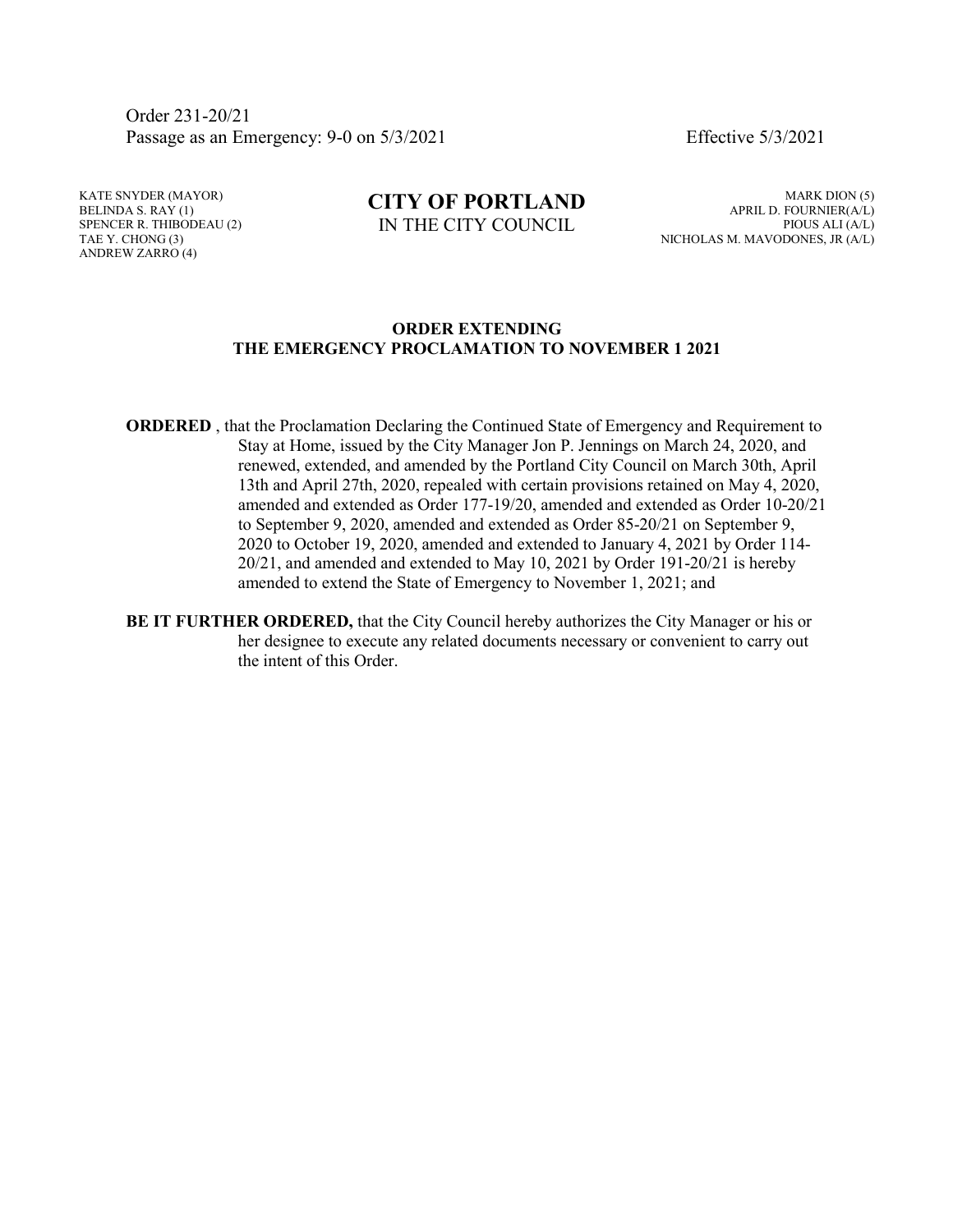## **EMERGENCY PROCLAMATION**

**WHEREAS**, the outbreak of novel coronavirus disease 2019 ("COVID-19"), a respiratory illness, first detected in Wuhan City, Hubei Province, China, continues to spread among to individuals in a a growing number of international locations, including the United States; and

**WHEREAS**, on January 31, 2020, the United States Secretary of Health and Human Services announced a nationwide public health emergency to respond to COVID- 19; and

**WHEREAS**, on March 11, 2020, the World Health Organization (the "WHO") declared that global health crisis involving COVID-19 is a pandemic; and

**WHEREAS**, on March 12, 2020, the State of Maine identified and confirmed its first case of COVID-19; and

**WHEREAS**, on March 13, 2020, the City of Portland, Maine identified and confirmed its first case of COVID-19; and

**WHEREAS**, on March 16, 2020, the City of Portland declared an emergency and issued an emergency proclamation wherein in, among other things, restaurants and bars were to be closed for in-person gatherings and only open for take-out dining; and

**WHEREAS**, COVID-19 has been detected in millions of people worldwide and is primarily spread from person to person; and

**WHEREAS**, COVID-19 is easily transmitted, especially in group settings, and it is essential that the spread of the virus be slowed to protect the ability of public and private health care providers to handle the influx of new patients and safeguard public health and safety; and

**WHEREAS**, on April 14, 2021 Governor Mills extended the Maine Proclamation of the State of Emergency for another 30 days through to May 13, 2021, when it is likely that the State of Emergency will be extended;

**WHEREAS**, the Portland City Council deems it proper and necessary to temporarily suspend certain provisions of the Portland City Code of Ordinances relating to traffic, outdoor dining and retail service, and parking in City streets for the purposes of allowing businesses to reopen or continue operating without undue hardship while also maximizing physical distancing;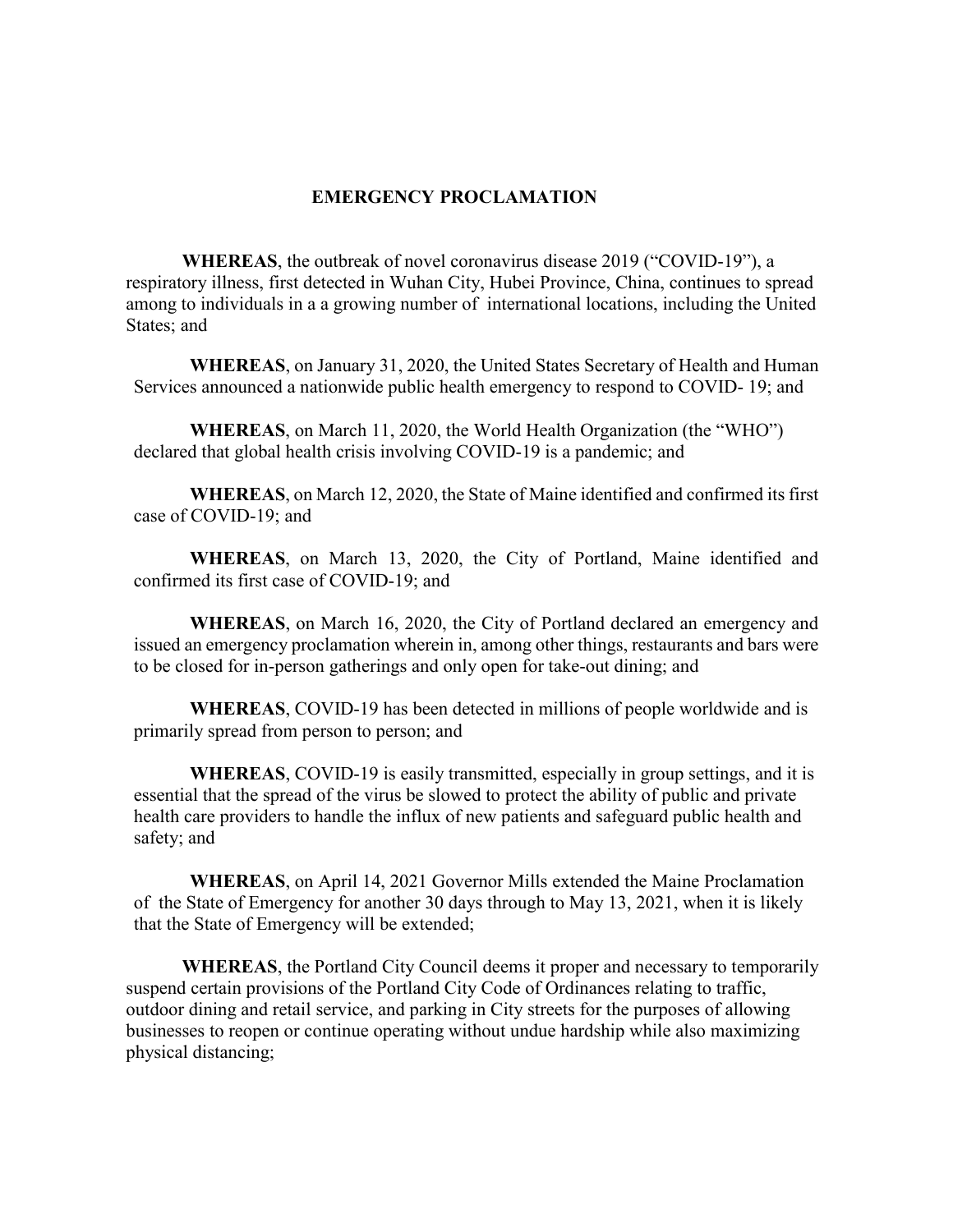**NOW THEREFORE, BE IT ORDERED,** that the Mayor and City Council of the City of Portland, do hereby declare and order as follows:

- 1. A civil state of emergency continues to exist within the City of Portland.
- 2. This Proclamation is issued in accordance with, and hereby incorporates by reference, Governor Mills' FY 19/20 Executive Order Numbers 14, 19, 28, 34, 49, 50, 53, 55, 56, and 57, and FY 20/21 Executive Orders 1 to 19, as amended from time to time, and any other Executive Orders hereinafter issued by the Governor relating to Covid-19 and that, by their terms, are applicable to individuals and businesses within the City of Portland, and any interpretive guidance issued by the State regarding those Orders including, but not limited to, the implementation of the State's Restarting Plan, which are all also hereby incorporated into this Order by this reference.
- 3. The laws and rules outlined in the Land Use Code, including, but not limited to, the Site Plan, Subdivision, Historic Preservation Ordinance, and other procedures applicable to the City planning and land use application and review processes contained in Chapter 14, to the extent they impose limitations on the amount of time permitted for the holding of public hearings, the certification of applications, the holding of neighborhood meetings, the submission of recommendations, any required or necessary voting, the taking of final actions, and the issuance of determinations, are suspended, and any such time limitations are tolled for the duration of this Proclamation.
- 4. The neighborhood meetings required in Chapter 14 of the City Code may be conducted by an applicant remotely through telephonic, video, electronic or other similar means of remote participation under the following conditions:
	- A. Notice of the neighborhood meeting has been widely given to the parties required by the City's code to receive notice by electronic, telephonic, or other means and includes the method by which the public and interested parties may attend;
	- B. The applicant and all individuals speaking on behalf of the applicant in the remote meeting are able to hear and speak during the meeting and members of the public attending the remote meeting are able to hear the applicant and its representatives; and
	- C. Members of the public attending the remote meeting are able to participate through telephonic, video, electronic or other similar means of remote participation.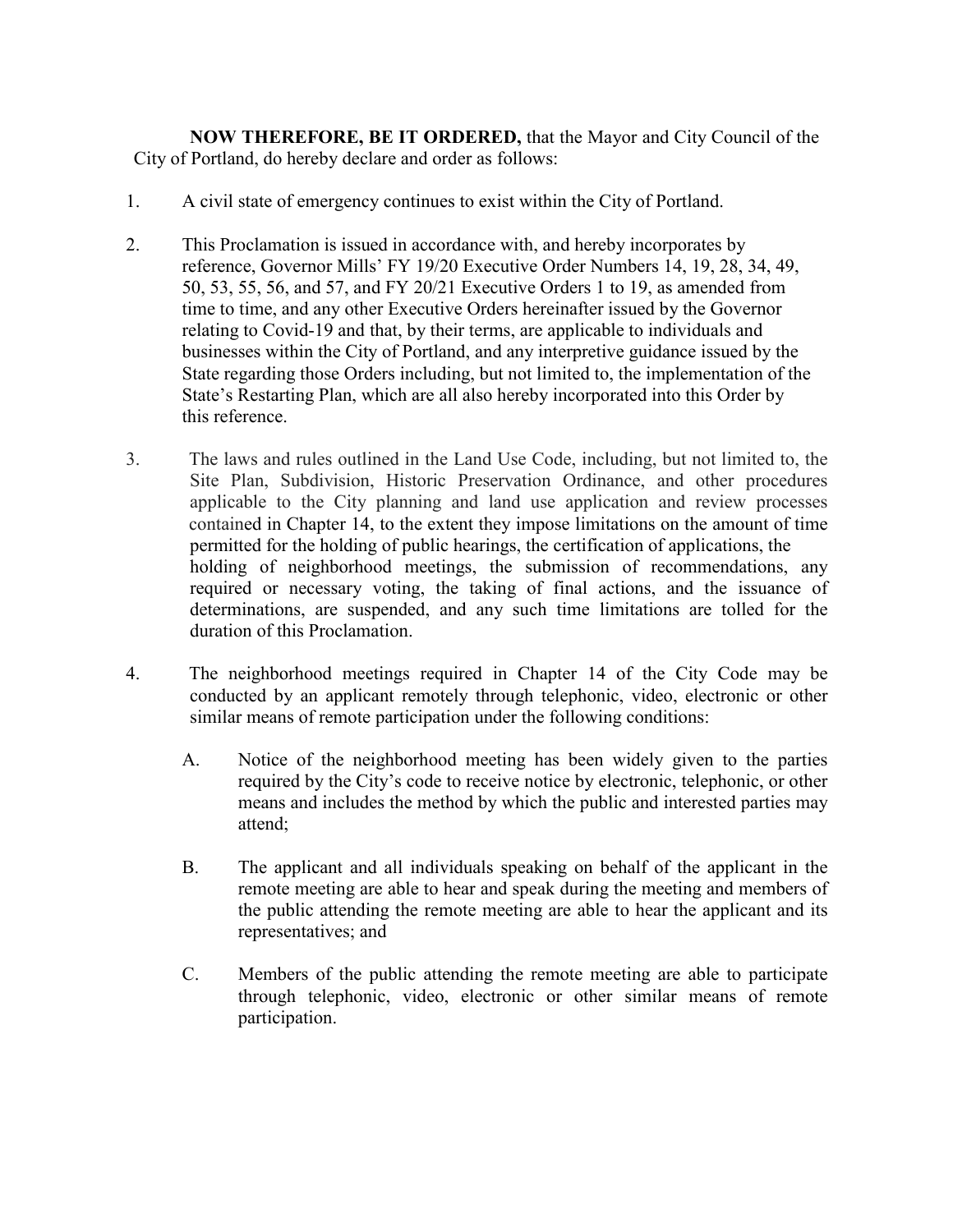- 5. For the duration of this Proclamation, unless earlier rescinded by the City Council, the City Manager may suspend, by written agreement with a person, entity, or service provider providing emergency and essential services, suspend the rules and laws relating to Buildings and Building Regulations (Chapter 6), Licenses and Permits (Chapter 15), and Fire Prevention and Protection (Chapter 10) for all projects or properties undertaking temporary emergency and essential services during the duration of the declared State and City State of Emergency. Any agreement shall outline programmatic details and demonstrate, to the Manager's satisfaction, that the property and land use being undertaken meets minimum life safety requirements and that the suspension of the rules and laws suspended hereunder and otherwise applicable will not unduly impact the health and safety of the public.
- 6. No City-issued permit, license, application, or appeal shall be considered granted, approved or denied, constructively or otherwise, due to a failure of the permit granting authority to act within the time required by a City ordinance, bylaw, rule or regulation; provided, however, that the permit granting authority acts within 45 days of the termination of this Proclamation; provided, however, that the applicant and Permit Granting Authority may agree to alternative timing in writing.
- 7. This Order is enacted as an emergency, and shall remain in effect through November 1, 2021.
- 8. The City Manager in consultation with the City's Traffic Engineer is hereby authorized to temporarily close certain non-arterial streets to through traffic as necessary to protect the health and safety of pedestrians, employees and patrons of local businesses, and other members of the public, including by promoting effective physical distancing. The City Manager or his designee may promulgate rules and regulations relating to these temporary street closures as necessary to protect public health and safety.
- 9. Beginning on June 1, 2020 and continuing through the termination of this Emergency Proclamation , whichever comes first, City ordinances and regulations related to the operation and licensing of dining and retail services shall be temporarily suspended in order to allow display, storage, or sale of merchandise and sale, service, and consumption of food and/or drinks, including alcoholic beverages, in certain temporary outdoor areas on public and/or private property subject to the following:
	- All retail or food establishment operations must be in accordance with existing ordinances and licensing requirements unless the Department of Permitting and Inspections has issued a temporary permit or extension of existing permit pursuant to the authority granted herein.
	- Food service establishments with frontage on City streets closed to through traffic by the City Manager may be authorized to add or expand their premises with outdoor dining in sidewalks, portions of street rights-of-way, or other public spaces by obtaining a Temporary Extension of Premise and/or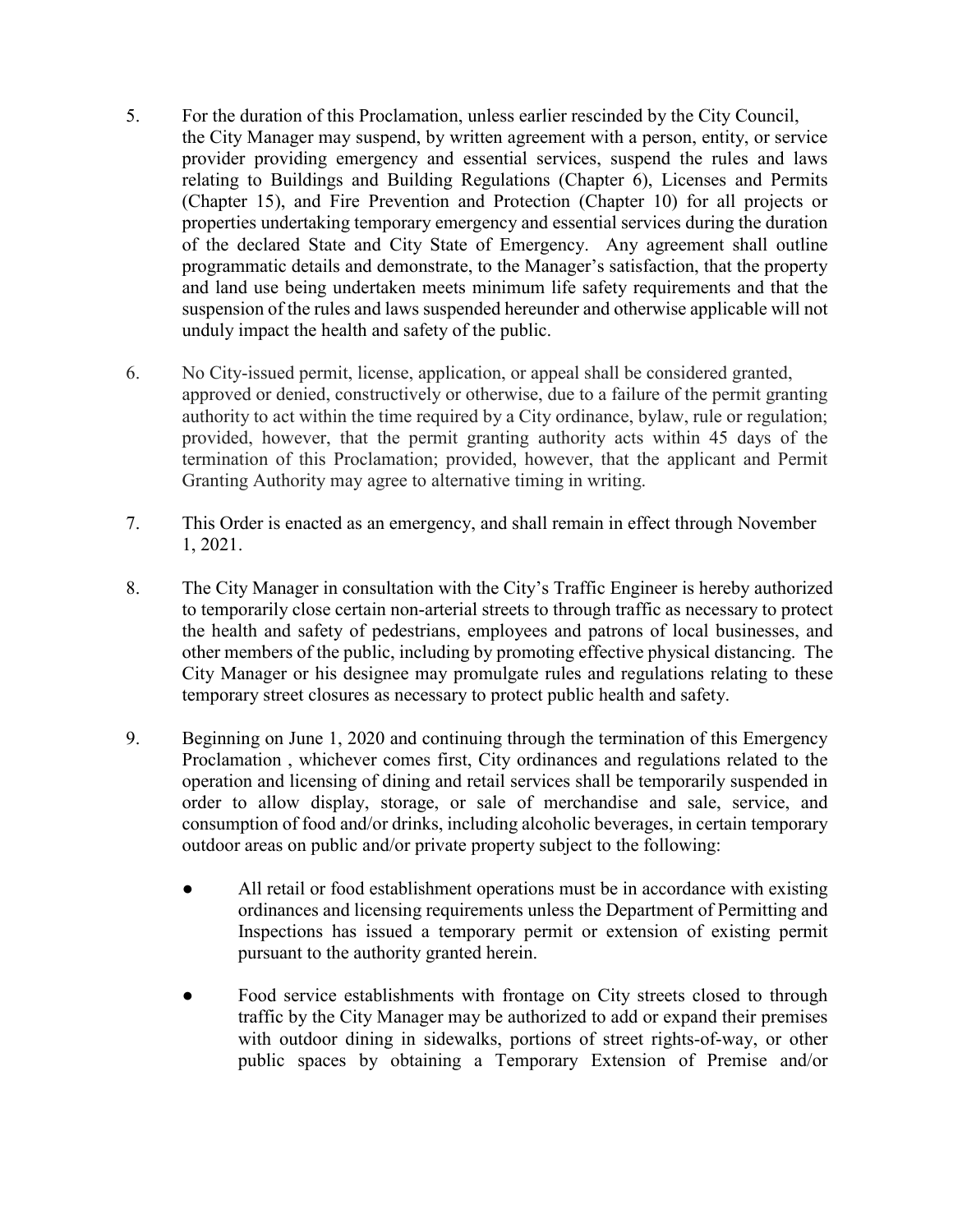Temporary Outdoor Dining Permit in accordance with temporary rules and regulations adopted by the Department of Permitting and Inspections.

- Any food service establishment may apply for a Temporary Extension of Premise and/or Temporary Outdoor Dining Permit authorizing outdoor dining on City sidewalks, parks, or in privately owned parking lots in accordance with temporary rules and regulations adopted by the Department of Permitting and Inspections.
- The number, and location, and permitting fees for dining facilities in dedicated City parking spaces ("Parklets") will be governed by rules and regulations promulgated by the City Manager.
- The City Manager is hereby temporarily authorized to modify the City's Traffic Schedule in order to change designated "parking" spaces to "no parking" spaces as he, in consultation with the City's Traffic Engineer, deems necessary and appropriate to protect the public health and safety, including in order to allow the operation of additional Parklets throughout the City.
- Access required under the Americans with Disabilities Act shall be maintained.
- In order to allow retail establishments to improve physical distancing capabilities after resuming operations, retailers may apply for a Temporary Sidewalk/Street Sale Permit authorizing outdoor display and sale of retail items in accordance with temporary rules and regulations adopted by the Department of Permitting and Inspections.
- No street artists shall be permitted on any City street closed to through traffic under the authority granted herein. The City Manager may modify regulations governing street artists, including placing limits on location and operation, as he may deem necessary in order to maximize appropriate physical distancing in compliance with guidance from the Maine CDC, and to protect public health and safety.
- The Permitting and Inspections Department may grant permits for temporary structures on City property in connection with a permit issued pursuant to this order and regulations thereunder. Structures must comply with all applicable, building, life safety, and other requirements.
- 10. The City Manager or his designee is authorized to temporarily modify or limit public access to City parks or other grounds as deemed necessary to protect the public health and safety. The City Manager is further authorized to modify existing rules and regulations relating to the sale of food and the operation of food trucks.
- 11. Violation of or failure to comply with this Order is punishable by a fine of \$500.00